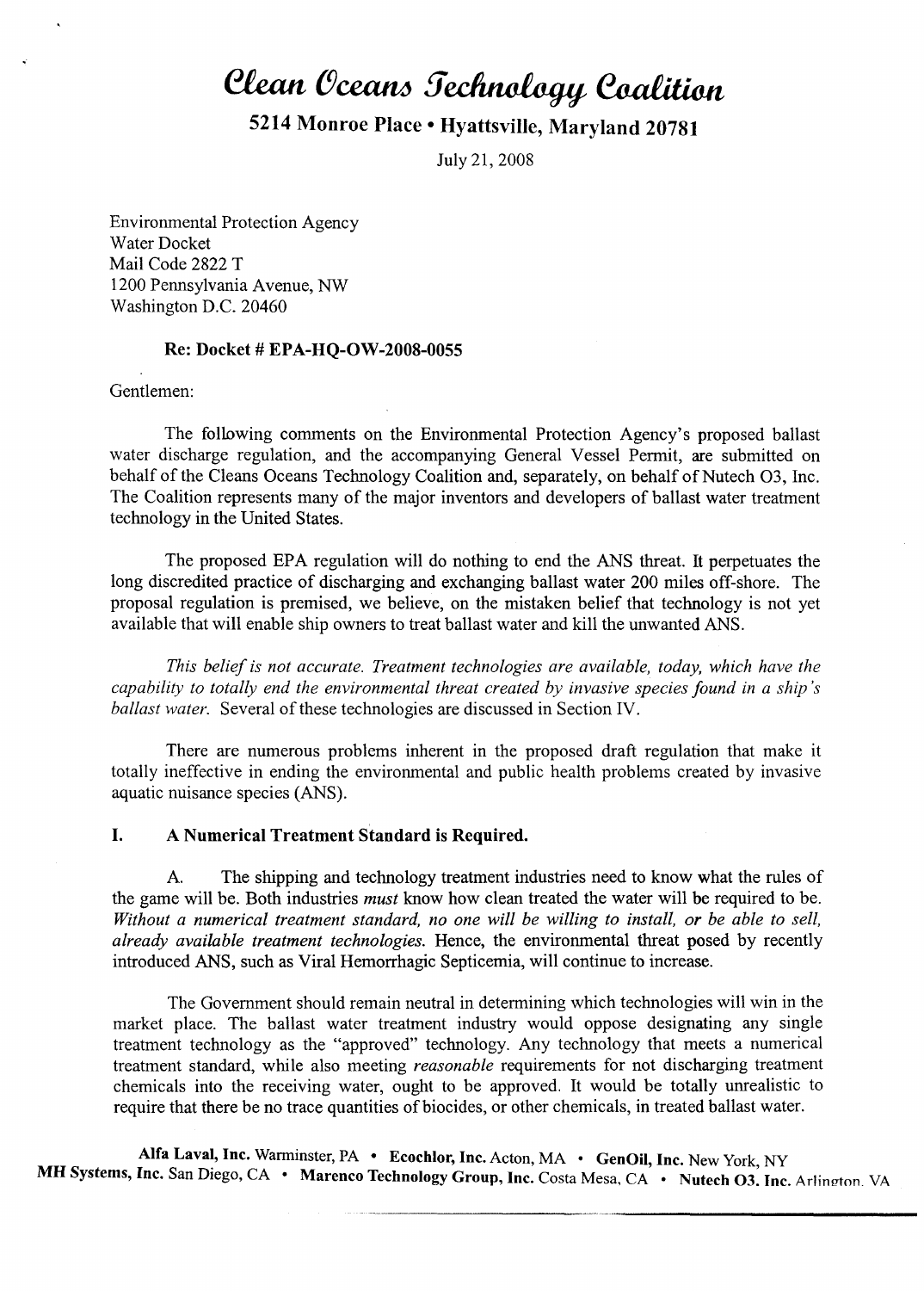B. Section 2.2.3.4 of the proposed Vessel General Pennit does not address our industries concerns, either. It merely authorizes the on-board use of treatment technology approved by the Coast Guard. The Coast Guard's Shipboard Environmental Testing Program is far too slow, too cumbersome and filled with delays, to rapidly make proven treatment technologies available to the shipping industry.

Although it has been announced that the Coast Guard will release ballast water treatment standards, and certification and safety regulations, for public comment in 2008, and final issuance in 2009, that announcement does not end our concerns. Ballast water treatment regulations, containing a treatment standard, have been promised since 2006 but, to date, no treatment regulations have been issued.

# II. There Must be a Uniform, National, Treatment Standard

The Clean Water's NPDES Permit Program, which allows states to set their own treated water discharge standards, cannot work in the context of ballast water discharges. The Environmental Protection Agency has been ordered to regulate ballast water discharges but there is nothing in the text, or structure, of the Act requiring that a ship be treated as though it were a stationery point source, which clearly it is not. Unlike power plants and steel mills, ships move. On a typical Pacific coast voyage, a freighter may visit ports in 4 different states in the course of a single voyage. On the Atlantic coast, or on the Great Lakes, it may readily enter ports in 8, or more, states during a single voyage.

It is, therefore, operationally, and logically, impossible for a vessel to be required to meet differing treatment standards, and/or differing required technology rules established by various states and, possibly, local jurisdictions. First, differing state imposed treatment standards are almost certainly unconstitutional because they would impermissibly burden interstate commerce. Second, no single state should be allowed to dictate the ballast water treatment standard to the rest of the county. If one state is allowed to set a higher treatment standard than any other state is willing to impose, then that state will be allowed to autocratically impose its treatment standard as a *de facto* national treatment standard. Even if a vessel's operations are limited to ports on a single coast, two or three states, would arbitrarily acquire that power over all of the surrounding states in its region. That would be an unworkable and Constitutionally suspect approach to ending the ANS problem.

The environmental groups who oppose this regulation have been hoist by their own petard. They keep on hoisting and their current position continues to damage the environment. Notwithstanding the unacceptable draft EPA regulations, these groups also continue their opposition to the Ballast Water Management Act - *which has a treatment standard far more stringent than the IMO's standard* - because it preempts the Clean Water Act and also preempts all state regulations of such discharges.

Therefore, unless those groups modify their position on these issues, they will have achieved nothing after 6 years of litigation except 6 more years of litigation over the same issue. They have not removed a single microbe from a single gallon of ballast water. Members of the Clean Oceans Technology Coalition can do so today if EPA will only issue a regulation making it possible for them, and ship owners, to do so.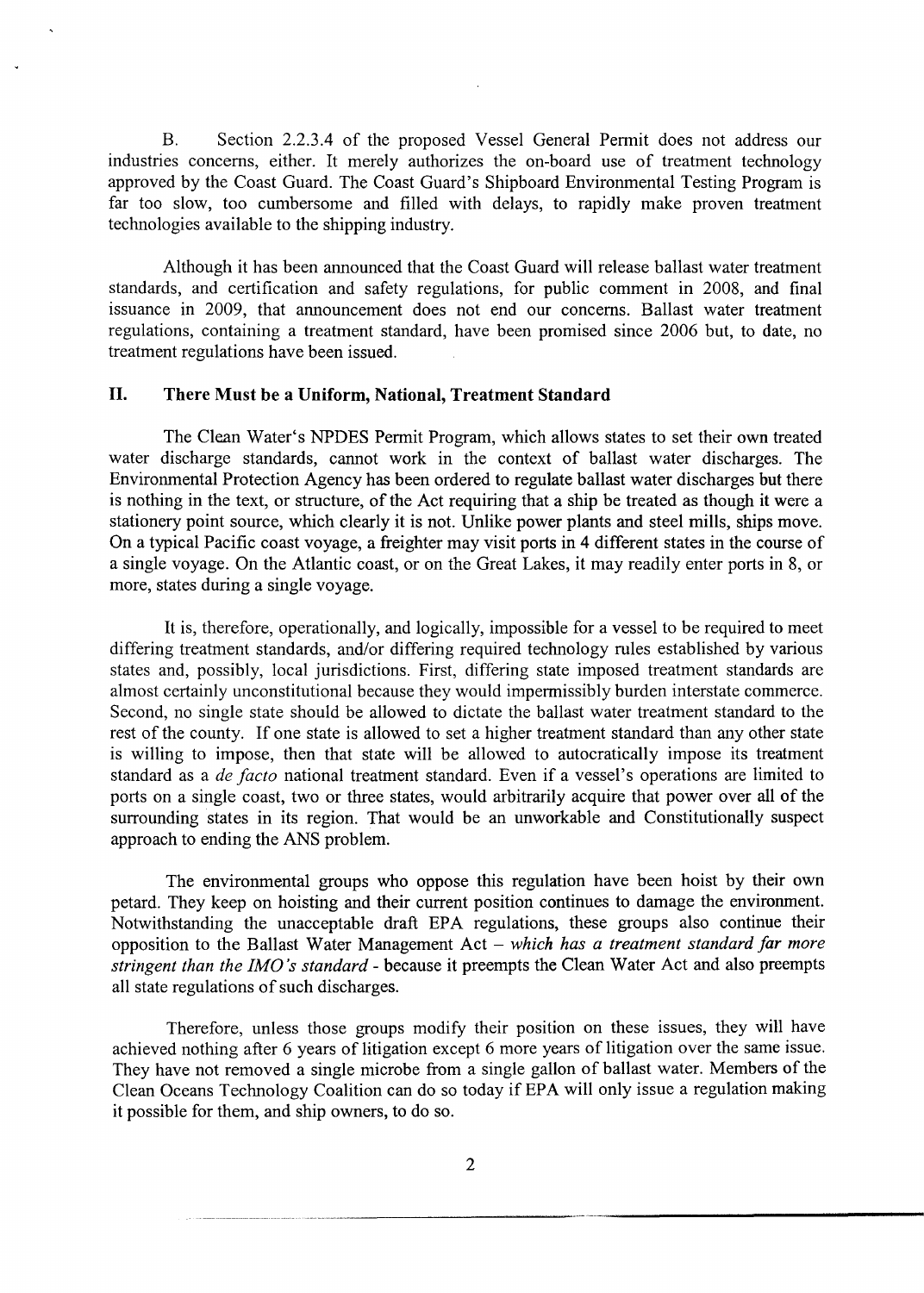## III. EPA Must Issue Interim Certification, Testing and Safety Standards

We strongly recommend that EPA issue interim treatment, certification and safety regulations, as a part of this rule, until such time as the Coast Guard issues its own regulations, on each subject, and is able to test and certify submitted treatment technologies with 60 days of the technology being delivered to the Coast Guard for testing.

No ship owner will purchase uncertified technology no matter how stringently its testing in the private sector unless that testing is accepted by the Government. Unless interim standards are issued, it will be impossible for any technology vendor to obtain the required approvals. Issuing a numerical treatment standard without simultaneously issuing approval regulations and testing protocols would be no different than building a car without an engine. Therefore, a proposed set of draft, interim regulations, and an explanation of the need for it, is attached to these comments

The Coast Guard has substantial, more pressing responsibilities, in maintaining port security and interdicting shipments of illegal drugs. Establishing and administering ballast water treatment regulations is not, nor should anyone expect that to be, one of its priorities. Therefore, either Congress must enact appropriate legislation or EPA must issue the required regulations. Otherwise, invasive species will continue to threaten the public's health, water quality and indigenous fish and wild life for no valid reason.

# IV. Effective Treatment Technologies Are Available.

A. Nutech 03 has tested its ozone injection technology on board two British Petroleum oil tankers in regular operation, in addition to conducting extensive land based testing both at the University of Washington's Merristone Test Facility in Puget Sound and at the La Que Institute for Corrosion Research in Wrightsville Beach, North Carolina.

Nutech 03 has conclusively proven that ozone is an effective means of killing ANS, which meets the proposed International Maritime Organization's Ballast Water Treaty's treatment standard as well as the far more stringent standard in the proposed ballast water legislation now being considered by the U.S. Congress. Testing has been conducted, over a 9 year period, by independent research scientists and engineers at the University of Maryland, the University of Washington, Iowa State University, the Smithsonian Institution's Environmental Research Center, the University of North Carolina-Wilmington and the University of California-Irvine.

The most recently conducted series of tests were completed in December 2007. These tests were conducted by Dr. David Wright of the University of Maryland and the accompanying report written by him and Dr Robert Gensemer of the University of Washington and Dr. William Cooper of the University of California at Irvine. This report will be submitted by the National Oceanic & Atmospheric Administration to the U.S. Congress, later this summer. It proves that ozone is a safe, effective means of killing invasive species in ballast water.

The testing protocol that was used for these tests was developed in consultation with a NOAA established Advisory Panel. That Panel included representatives from EPA, the Fish &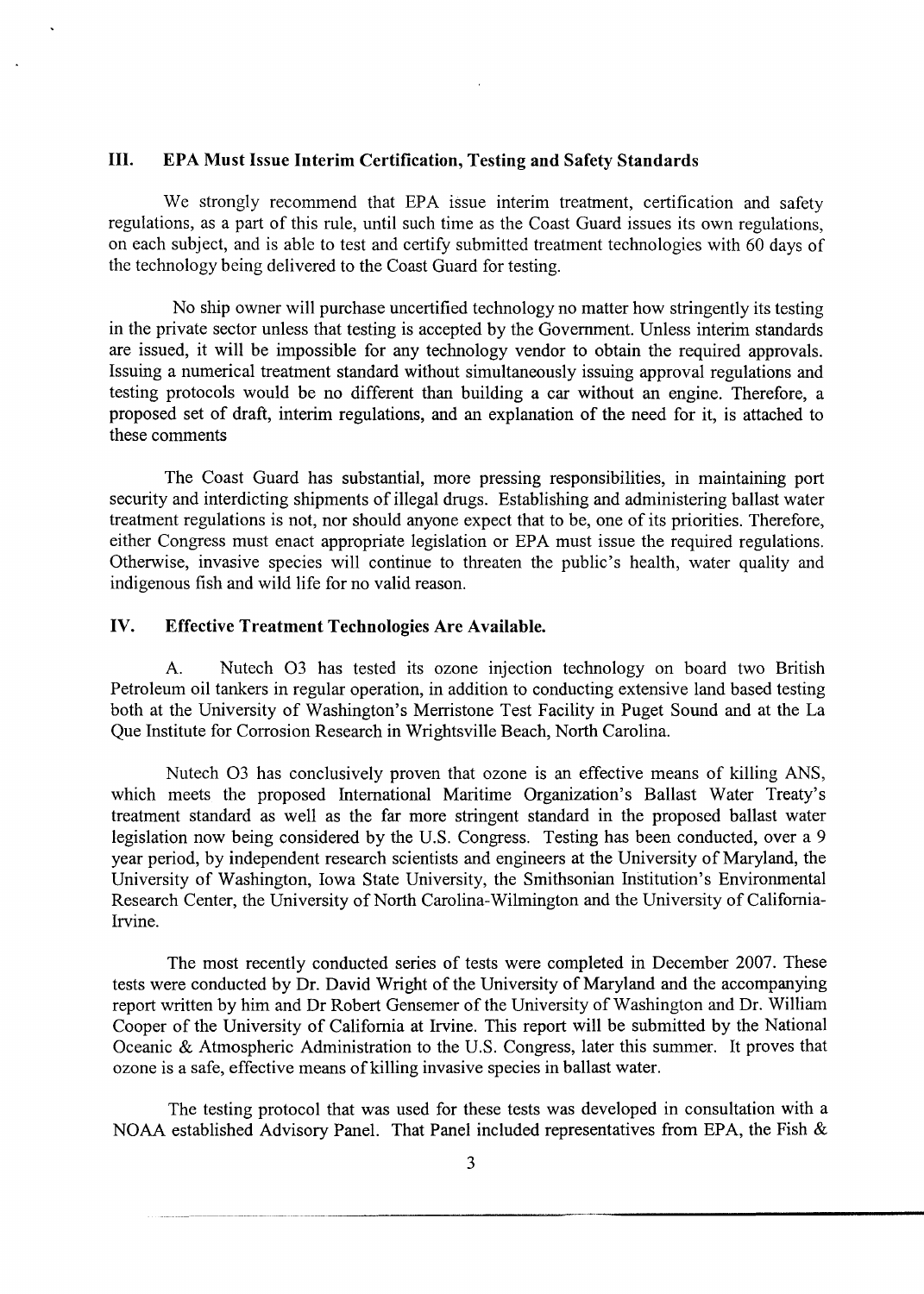Wildlife Service, the Coast Guard, the California State Lands Commission, an internationally recognized marine engineering firm - British Maritime Technologies - and the shipping industry.

Extensive research on the impact of ozone on the integrity of a ship's hull was conducted by the La Que Institute. It demonstrated that ozonated ballast water did not increase the rate of corrosion and may even slow it down.

Nutech 03 's treatment technology was successfully tested in Puget Sound, Washington on board the British Petroleum oil tanker Prince William Sound, in late 2007. The test report is included in the attached CD Rom Disk. Nutech 03 completed testing of its technology in December 2007. A copy of Professor David Wright's Report, which ahs been submitted to the National Oceanic & Atmospheric Administration is annexed. Nutech 03 requests that this Report, which will be submitted to Congress by NOAA, in August, be made a part of the Rule Making record.

In addition to testing in the United States, this technology also tested by NK Co., Ltd., of Busan, Republic of Korea, Nutech's partner in this project. NK Co. tested this technology both on a barge, in the Port of Busan and on a Hyundai cargo freighter. Ballast water was taken on in Busan, Singapore, Rotterdam, Netherlands and Hamburg, Germany. Thus, this technology has been proven effective in killing invasive species North America, North East Asia, South East Asia and Europe.

Later this month, GESAMP, the scientific advisory committee to the International Maritime Organization's Marine Environmental Protection Committee, is expected to approve Nutech's ozone injection technology. That application was submitted to the IMO under the auspices of the Korean Government and Nutech's Korean partner NK Co., Ltd. If that approval is granted, the MEPC is expected to grant final type approval for our technology at its October 2008 meeting.

B. Another member of the Coalition, Alfa Laval, has developed its own Advanced Oxidation Technology which uses ultra violet light and titanium netting. It has also been found to be fully effective in meeting IMO treatment requirements. Alfa Laval's technology will also be considered at the June GESAMP meeting and it, too, is expected to receive GESAMP's approval as well as the MEPC's approval, in October.

Another Coalition member, Echochlor, has also submitted its technology for *GESAMP/IMO* approval which is anticipated later this year, as well.

C. Beyond this, Lloyd's Register published a report, in 2007, entitled *Ballast Water Treatment Technology: Current Status.* That report listed more than 20 companies, including members of this Coalition, who have treatment technologies in various stages of development. The single greatest barrier faced by all of these companies, in getting their respective technologies to the market, is the absence of a definitive treatment standard. It is difficult to develop technologies when one is not certain where the goal posts will be and it is even more difficult to attract financing when potential investors do not know, either.